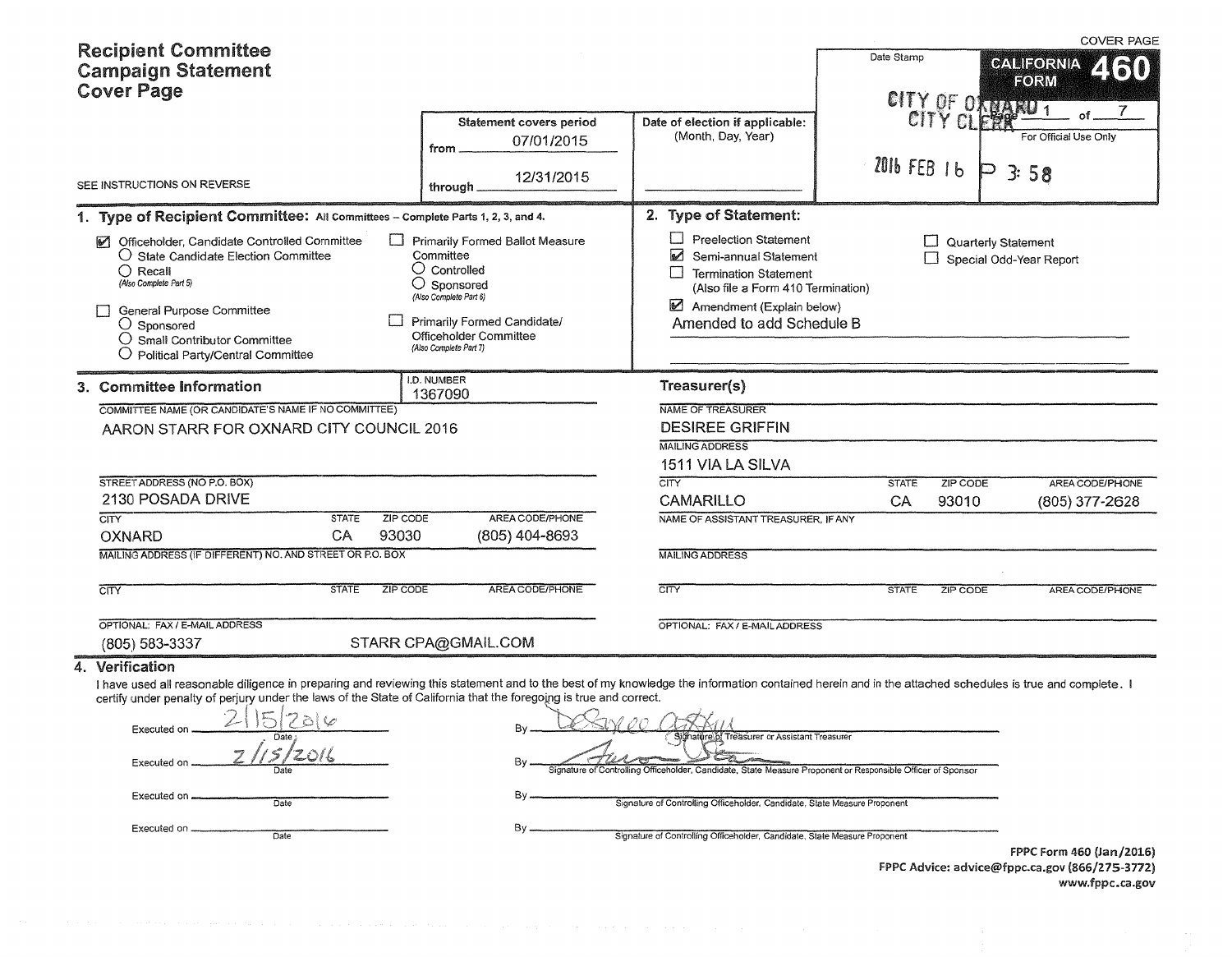#### COVER PAGE - PART 2



#### 5. Officeholder or Candidate Controlled Committee

NAME OF OFFICEHOLDER OR CANDIDATE

#### AARON STARR

| OFFICE SOUGHT OR HELD (INCLUDE LOCATION AND DISTRICT NUMBER IF APPLICABLE) |  |
|----------------------------------------------------------------------------|--|
|                                                                            |  |

CITY OF OXNARD COUNCIL MEMBER RESIDENTIAUBUSINESS ADDRESS (NO. AND STREET) CITY STATE 2130 POSADA DRIVE OXNARD, CA 93030 ZIP

Related Committees Not Included in this Statement: List any committees not included in this statement that are controlled by you or are primarily formed to receive contributions or make expenditures on behalf of your candidacy.

| <b>COMMITTEE NAME</b>    |                              |          | I.D. NUMBER   |                       |
|--------------------------|------------------------------|----------|---------------|-----------------------|
|                          |                              |          |               |                       |
| NAME OF TREASURER        |                              |          |               | CONTROLLED COMMITTEE? |
|                          |                              |          | <b>TI YES</b> | l I NO                |
| <b>COMMITTEE ADDRESS</b> | STREET ADDRESS (NO P.O. BOX) |          |               |                       |
|                          |                              |          |               |                       |
| CITY                     | <b>STATE</b>                 | ZIP CODE |               | AREA CODE/PHONE       |
|                          |                              |          |               |                       |
| <b>COMMITTEE NAME</b>    |                              |          | I.D. NUMBER   |                       |
|                          |                              |          |               |                       |
|                          |                              |          |               |                       |
| NAME OF TREASURER        |                              |          |               | CONTROLLED COMMITTEE? |
|                          |                              |          | ∏ YES         | $\Box$ No             |
| <b>COMMITTEE ADDRESS</b> | STREET ADDRESS (NO P.O. BOX) |          |               |                       |
|                          |                              |          |               |                       |
| CITY                     | <b>STATE</b>                 | ZIP CODE |               | AREA CODE/PHONE       |

### 6. Primarily Formed Ballot Measure Committee

NAME OF BALLOT MEASURE

| BALLOT NO. OR LETTER | <b>JURISDICTION</b><br>_<br>____ | SUPPORT<br><b>OPPOSE</b> |
|----------------------|----------------------------------|--------------------------|
|----------------------|----------------------------------|--------------------------|

Identify the controlling officeholder, candidate, or state measure proponent, if any.

NAME OF OFFICEHOLDER, CANDIDATE, OR PROPONENT

OFFICE SOUGHT OR HELD **DISTRICT NO. IF ANY** 

7. Primarily Formed Candidate/Officeholder Committee List names of officeholder(s) or candidate(s) for which this committee is primarily formed.

| NAME OF OFFICEHOLDER OR CANDIDATE | OFFICE SOUGHT OR HELD | <b>SUPPORT</b><br>OPPOSE |
|-----------------------------------|-----------------------|--------------------------|
| NAME OF OFFICEHOLDER OR CANDIDATE | OFFICE SOUGHT OR HELD | <b>SUPPORT</b><br>OPPOSE |
| NAME OF OFFICEHOLDER OR CANDIDATE | OFFICE SOUGHT OR HELD | <b>SUPPORT</b><br>OPPOSE |
| NAME OF OFFICEHOLDER OR CANDIDATE | OFFICE SOUGHT OR HELD | <b>SUPPORT</b><br>OPPOSE |

Attach continuation sheets if necessary

FPPC Form 460 (Jan/2016) FPPC Advice: advice@fppc.ca.gov (866/275-3772) www.fppc.ca.gov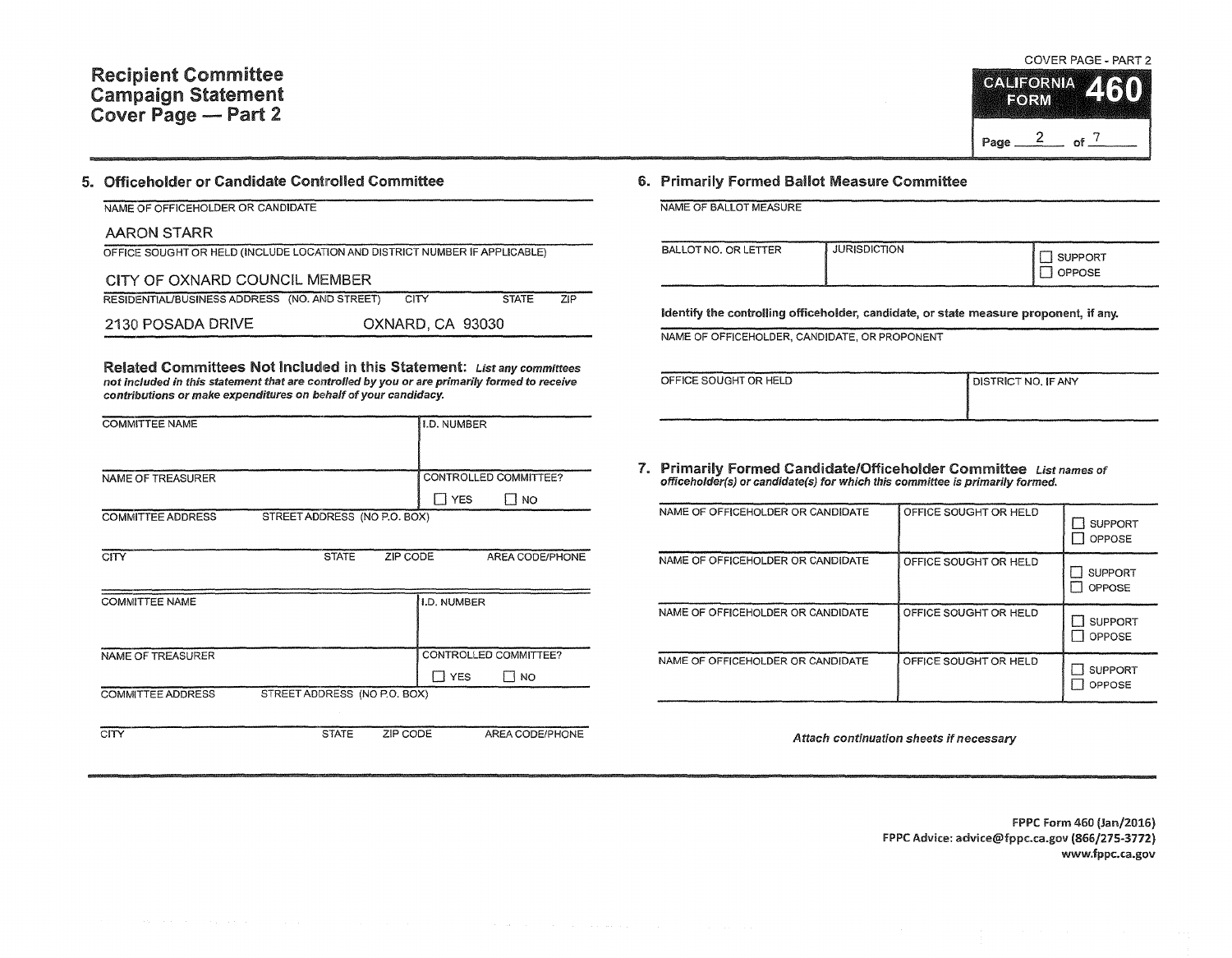| <b>Campaign Disclosure Statement</b>                                     | Amounts may be rounded |                                                            |                                                          |                                                                                                |                                |                                                                 | SUMMARY PAGE                                                                         |
|--------------------------------------------------------------------------|------------------------|------------------------------------------------------------|----------------------------------------------------------|------------------------------------------------------------------------------------------------|--------------------------------|-----------------------------------------------------------------|--------------------------------------------------------------------------------------|
| <b>Summary Page</b>                                                      |                        | to whole dollars.                                          |                                                          |                                                                                                | <b>Statement covers period</b> | <b>CALIFORNIA</b><br>2160                                       |                                                                                      |
|                                                                          |                        |                                                            | 07/01/2015<br>from _                                     |                                                                                                |                                |                                                                 | FORM                                                                                 |
| SEE INSTRUCTIONS ON REVERSE                                              |                        |                                                            |                                                          |                                                                                                | through _                      | 12/31/2015                                                      | $=$ of $^{7}$<br>Page $\frac{3}{2}$                                                  |
| NAME OF FILER                                                            |                        |                                                            |                                                          |                                                                                                |                                |                                                                 | <b>I.D. NUMBER</b>                                                                   |
| AARON STARR FOR OXNARD CITY COUNCIL 2016                                 |                        |                                                            |                                                          |                                                                                                |                                |                                                                 | 1367090                                                                              |
| <b>Contributions Received</b>                                            |                        | Column A<br>TOTAL THIS PERIOD<br>(FROM ATTACHED SCHEDULES) |                                                          | Column B<br>CALENDAR YEAR<br>TOTAL TO DATE                                                     |                                |                                                                 | <b>Calendar Year Summary for Candidates</b><br>Running in Both the State Primary and |
|                                                                          |                        | 0.00                                                       | \$                                                       |                                                                                                | 0.00                           | <b>General Elections</b>                                        |                                                                                      |
|                                                                          |                        | 0.00                                                       |                                                          |                                                                                                | 10,000.00                      |                                                                 | 1/1 through 6/30<br>7/1 to Date                                                      |
| 3.                                                                       |                        | 0.00                                                       |                                                          | $S$ .                                                                                          | 0.00                           | 20. Contributions<br>Received                                   |                                                                                      |
| 4.                                                                       |                        | 0.00                                                       |                                                          |                                                                                                | 0.00 <sub>1</sub>              | 21. Expenditures                                                |                                                                                      |
|                                                                          |                        | 0.00                                                       | $\mathbf{S}$                                             |                                                                                                | 0.00                           | Made                                                            |                                                                                      |
| <b>Expenditures Made</b>                                                 |                        |                                                            |                                                          |                                                                                                |                                |                                                                 |                                                                                      |
|                                                                          |                        |                                                            |                                                          | $\mathbf{s}$                                                                                   | 1,439.45                       | <b>Expenditure Limit Summary for State</b><br><b>Candidates</b> |                                                                                      |
|                                                                          |                        | 0.00 <sub>1</sub>                                          |                                                          |                                                                                                | 0.00                           |                                                                 |                                                                                      |
|                                                                          |                        | 1,439.45                                                   |                                                          | $\mathbf{s}$                                                                                   | 1,439.45                       |                                                                 | 22. Cumulative Expenditures Made*<br>(If Subject to Voluntary Expenditure Limit)     |
|                                                                          |                        | 0.00                                                       |                                                          |                                                                                                | 0.00                           | Date of Election                                                | Total to Date                                                                        |
|                                                                          |                        | 0.00<br>$\begin{array}{c} \hline \end{array}$              |                                                          |                                                                                                | 0.00                           | (mm/dd/yy)                                                      |                                                                                      |
|                                                                          |                        | 1,439.45                                                   |                                                          | $\mathbf{S}$                                                                                   | 1,439.45                       |                                                                 | $\sim$                                                                               |
| <b>Current Cash Statement</b>                                            |                        |                                                            |                                                          |                                                                                                |                                | $\mathcal{L} = \mathcal{L}$                                     |                                                                                      |
|                                                                          |                        | 7,328.78                                                   |                                                          |                                                                                                |                                |                                                                 |                                                                                      |
|                                                                          |                        | 0.00                                                       |                                                          | To calculate Column B,<br>add amounts in Column                                                |                                |                                                                 |                                                                                      |
|                                                                          |                        | .01                                                        |                                                          | A to the corresponding<br>amounts from Column B                                                |                                |                                                                 | *Amounts in this section may be different from amounts                               |
|                                                                          |                        | 1,439.45                                                   |                                                          | of your last report. Some                                                                      |                                | reported in Column B.                                           |                                                                                      |
| 16. ENDING CASH BALANCE Add Lines 12 + 13 + 14, then subtract Line 15 \$ |                        | 5,889.34                                                   |                                                          | amounts in Column A may<br>be negative figures that                                            |                                |                                                                 |                                                                                      |
| If this is a termination statement, Line 16 must be zero.                |                        |                                                            | should be subtracted from<br>previous period amounts. If |                                                                                                |                                |                                                                 |                                                                                      |
|                                                                          |                        | 0.00.                                                      |                                                          | this is the first report being<br>filed for this calendar vear.<br>only carry over the amounts |                                |                                                                 |                                                                                      |
| <b>Cash Equivalents and Outstanding Debts</b>                            |                        |                                                            |                                                          | from Lines 2, 7, and 9 (if                                                                     |                                |                                                                 |                                                                                      |
|                                                                          |                        | 0.00                                                       |                                                          | any).                                                                                          |                                |                                                                 |                                                                                      |
|                                                                          |                        | 10,000.00                                                  |                                                          |                                                                                                |                                |                                                                 | FPPC Form 460 (Jan/2016)                                                             |
|                                                                          |                        |                                                            |                                                          |                                                                                                |                                |                                                                 | FPPC Advice: advice@fppc.ca.gov (866/275-3772)                                       |

www.fppc.ca.gov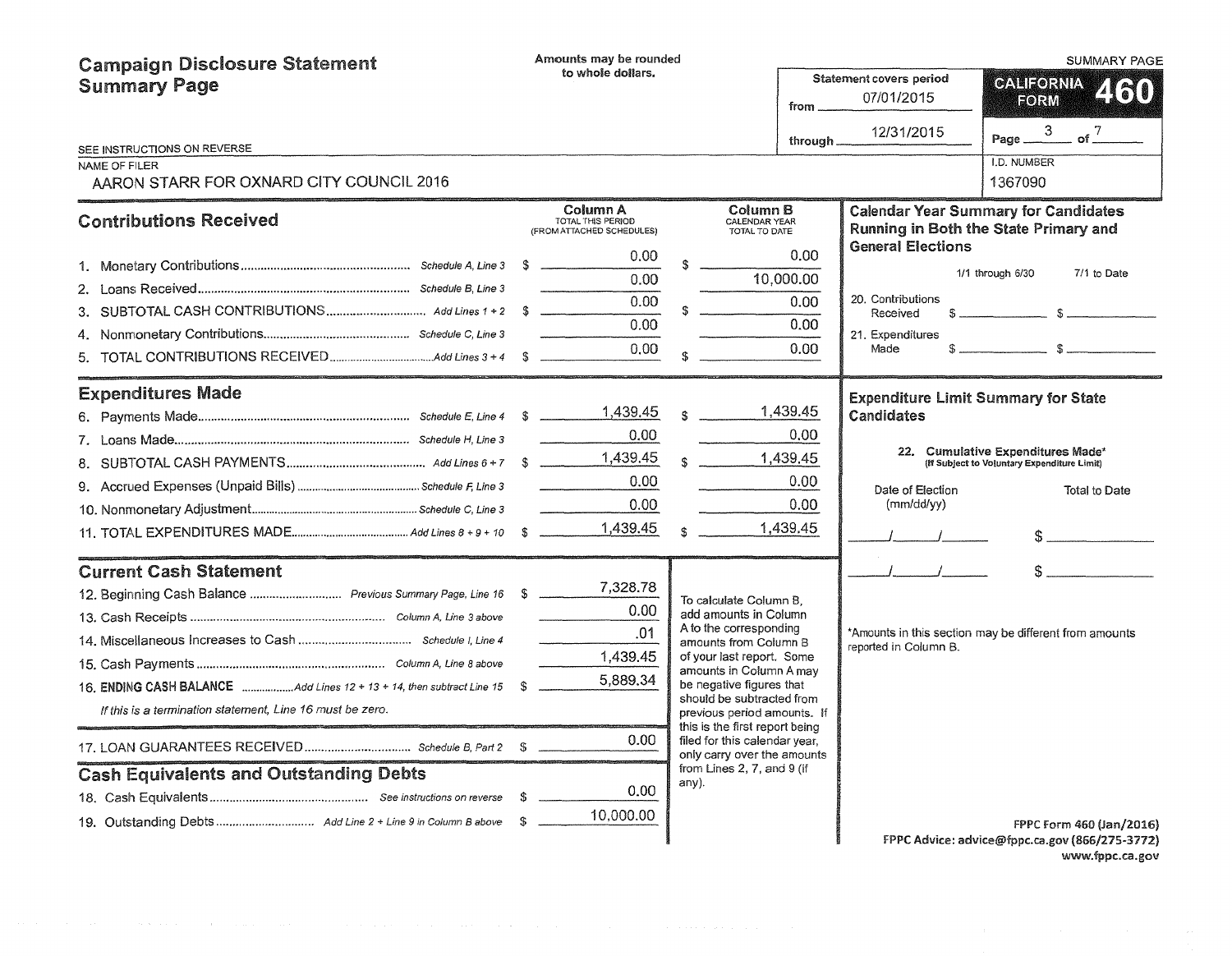| Schedule B - Part 1                                                                                                                        |                                                                                                     | Amounts may be rounded                                                  |                                                 |                                                         | SCHEDULE B - PART 1<br><b>Statement covers period</b>              |                                                                                                               |                                             |                                                                                                                     |
|--------------------------------------------------------------------------------------------------------------------------------------------|-----------------------------------------------------------------------------------------------------|-------------------------------------------------------------------------|-------------------------------------------------|---------------------------------------------------------|--------------------------------------------------------------------|---------------------------------------------------------------------------------------------------------------|---------------------------------------------|---------------------------------------------------------------------------------------------------------------------|
| <b>Loans Received</b>                                                                                                                      |                                                                                                     | to whole dollars.                                                       |                                                 |                                                         | from                                                               | 07/01/2015                                                                                                    | <b>CALIFORNIA</b><br>EORM                   |                                                                                                                     |
|                                                                                                                                            |                                                                                                     |                                                                         |                                                 |                                                         |                                                                    |                                                                                                               |                                             |                                                                                                                     |
| SEE INSTRUCTIONS ON REVERSE                                                                                                                |                                                                                                     |                                                                         |                                                 |                                                         | through                                                            | 12/31/2015                                                                                                    | 4<br>Page _                                 | $\mathcal{I}$<br>of                                                                                                 |
| NAME OF FILER                                                                                                                              |                                                                                                     |                                                                         |                                                 |                                                         |                                                                    |                                                                                                               | I.D. NUMBER                                 |                                                                                                                     |
| AARON STARR FOR OXNARD CITY COUNCIL 2016                                                                                                   |                                                                                                     |                                                                         |                                                 |                                                         |                                                                    |                                                                                                               | 1367090                                     |                                                                                                                     |
| FULL NAME, STREET ADDRESS AND ZIP CODE<br>OF LENDER<br>(IF COMMITTEE, ALSO ENTER I.D. NUMBER)                                              | IF AN INDIVIDUAL, ENTER<br>OCCUPATION AND EMPLOYER<br>(IF SELF-EMPLOYED, ENTER<br>NAME OF BUSINESS) | (a)<br>OUTSTANDING<br><b>BALANCE</b><br><b>BEGINNING THIS</b><br>PERIOD | (b)<br><b>AMOUNT</b><br>RECEIVED THIS<br>PERIOD | (c)<br><b>AMOUNT PAID</b><br>OR FORGIVEN<br>THIS PERIOD | (d)<br>OUTSTANDING<br><b>BALANCE AT</b><br>CLOSE OF THIS<br>PERIOD | (e)<br><b>INTEREST</b><br>PAID THIS<br>PERIOD                                                                 | 71)<br><b>ORIGINAL</b><br>AMOUNT OF<br>LOAN | $\overline{(g)}$<br><b>CUMULATIVE</b><br>CONTRIBUTIONS<br>TO DATE                                                   |
| <b>AARON STARR</b><br>2130 POSADA DRIVE<br>OXNARD, CA 93030                                                                                | <b>CONTROLLER</b><br><b>HAAS AUTOMATION</b>                                                         |                                                                         | 0.00                                            | $\Box$ PAID<br>$\square$ FORGIVEN                       | <sub>s</sub> 10,000.00                                             | <b>RATE</b>                                                                                                   | \$10000.00                                  | CALENDAR YEAR<br>0.00<br>PER ELECTION**                                                                             |
| $\mathbb{Z}$ ind<br>$\Box$ COM $\Box$ OTH $\Box$ PTY $\Box$ SCC                                                                            |                                                                                                     | ,10,000.00                                                              |                                                 |                                                         | DATE DUE                                                           |                                                                                                               | 10/30/14<br>DATE INCURRED                   | 0.00                                                                                                                |
|                                                                                                                                            |                                                                                                     |                                                                         |                                                 | $\Box$ PAID<br>$\Box$ FORGIVEN                          |                                                                    | RATE                                                                                                          |                                             | CALENDAR YEAR<br>PER ELECTION <sup>**</sup>                                                                         |
| $\top$ $\Box$ IND<br>$\Box$ COM $\Box$ OTH $\Box$ PTY $\Box$ SCC                                                                           |                                                                                                     |                                                                         | \$.                                             | $s -$                                                   | DATE DUE                                                           |                                                                                                               | DATE INCURRED                               |                                                                                                                     |
|                                                                                                                                            |                                                                                                     |                                                                         |                                                 | $\Box$ PAID                                             |                                                                    |                                                                                                               |                                             | CALENDAR YEAR                                                                                                       |
|                                                                                                                                            |                                                                                                     |                                                                         |                                                 | <b>T</b> FORGIVEN                                       |                                                                    | RATE                                                                                                          |                                             | PER ELECTION**                                                                                                      |
| $\Box$ COM $\Box$ OTH $\Box$ PTY $\Box$ SCC<br>$T \square$ IND                                                                             |                                                                                                     |                                                                         | £.                                              |                                                         | DATE DUE                                                           |                                                                                                               | <b>DATE INCURRED</b>                        |                                                                                                                     |
|                                                                                                                                            |                                                                                                     | SUBTOTALS \$                                                            | $0.00$ \$                                       |                                                         | $$10,000.00$ \$                                                    | 0.00                                                                                                          |                                             |                                                                                                                     |
| <b>Schedule B Summary</b>                                                                                                                  |                                                                                                     |                                                                         |                                                 |                                                         |                                                                    | (Enter (e) on<br>Schedule E. Line 3)                                                                          |                                             |                                                                                                                     |
|                                                                                                                                            |                                                                                                     |                                                                         |                                                 |                                                         | ے مم                                                               |                                                                                                               |                                             |                                                                                                                     |
| (Total Column (b) plus unitemized loans of less than \$100.)                                                                               |                                                                                                     |                                                                         |                                                 |                                                         |                                                                    |                                                                                                               | <b>†Contributor Codes</b>                   |                                                                                                                     |
| (Total Column (c) plus loans under \$100 paid or forgiven.)<br>(Include loans paid by a third party that are also itemized on Schedule A.) |                                                                                                     |                                                                         |                                                 | 0.00                                                    |                                                                    | IND - Individual<br>COM - Recipient Committee<br>OTH - Other (e.g., business entity)<br>PTY - Political Party | (other than PTY or SCC)                     |                                                                                                                     |
| Enter the net here and on the Summary Page, Column A, Line 2.                                                                              |                                                                                                     |                                                                         |                                                 |                                                         | 0.00<br>(May be a negative number)                                 |                                                                                                               | SCC - Small Contributor Committee           |                                                                                                                     |
| *Amounts forgiven or paid by another party also must be reported on Schedule A.<br>** If required.                                         |                                                                                                     |                                                                         |                                                 |                                                         |                                                                    |                                                                                                               |                                             | FPPC Form 460 (Jan/2016)<br>FPPC Advice: advice@fppc.ca.gov (866/275-3772)<br><b><i>Experience Same an more</i></b> |

www.fppc.ca.gov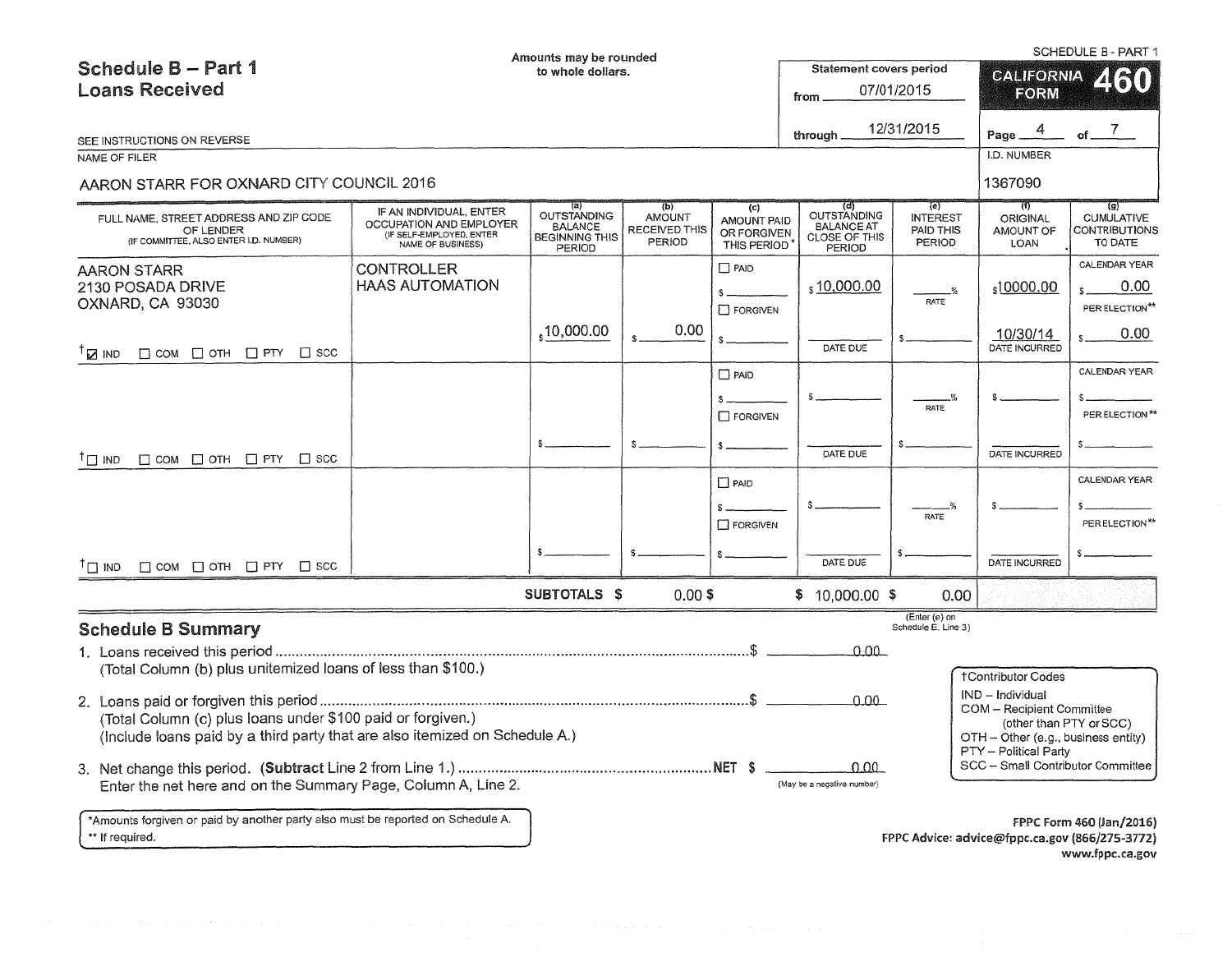| <b>Schedule E</b><br><b>Payments Made</b>                 | Amounts may be rounded<br>to whole dollars.                                                                                                                  | Statement covers period<br>07/01/2015<br>from | <b>SCHEDULE E</b><br>CALIFORNIA 460<br>FORM |
|-----------------------------------------------------------|--------------------------------------------------------------------------------------------------------------------------------------------------------------|-----------------------------------------------|---------------------------------------------|
| SEE INSTRUCTIONS ON REVERSE                               |                                                                                                                                                              | 12/31/2015<br>through                         | Page                                        |
| NAME OF FILER<br>AARON STARR FOR OXNARD CITY COUNCIL 2016 | <b>I.D. NUMBER</b><br>1367090                                                                                                                                |                                               |                                             |
| CMP campaign paraphernalia/misc.                          | CODES: If one of the following codes accurately describes the payment, you may enter the code. Otherwise, describe the payment.<br>MBR member communications | RAD radio airlime and production costs        |                                             |

|      | CNS campaign consultants                                      | MTG meetings and appearances                  |       | RFD returned contributions                                |
|------|---------------------------------------------------------------|-----------------------------------------------|-------|-----------------------------------------------------------|
|      | CTB contribution (explain nonmonetary)*                       | OFC office expenses                           | SAL   | campaign workers' salaries                                |
|      | CVC civic donations                                           | PET petition circulating                      |       | TEL t.v. or cable airtime and production costs            |
|      | candidate filing/ballot fees                                  | PHO phone banks                               |       | TRC candidate travel, lodging, and meals                  |
|      | FND fundraising events                                        | POL polling and survey research               |       | TRS staff/spouse travel, lodging, and meals               |
| IND. | independent expenditure supporting/opposing others (explain)* | POS postage, delivery and messenger services  | TSF - | transfer between committees of the same candidate/sponsor |
|      | LEG legal defense                                             | PRO professional services (legal, accounting) |       | VOT voter registration                                    |
|      | campaign literature and mailings                              | PRT print ads                                 |       | WEB information technology costs (internet, e-mail)       |

- LIT campaign literature and mailings
- NAME AND ADDRESS OF PAYEE (IF COMMITTEE, ALSO ENTER l.D. NUMBER) DESIREE GRIFFIN DBA TEAM BOOKKEEPING 1511 VIA LA SILVA CAMARILLO, CA 93010 THE UPS STORE 1650 E. GONZALES ROAD OXNARD, CA 93036 CODE OR PRO POS DESCRIPTION OF PAYMENT **AMOUNT PAID** 201.50 224.00 NATIONBUILDER **ON THE CONTRIBUTION COLLECTION SERVICE** 448 S. HILL STREET #200 251.00 LOS ANGELES, CA 90013

\* Payments that are contributions or independent expenditures must also be summarized on Schedule D. SUBTOTAL \$ 676.50

## Schedule E Summary

 $\equiv$ 

| 1.376.50 |
|----------|
| 62.95    |
| 0.00     |
|          |

FPPC Form 460 (Jan/2016) FPPC Advice: advice@fppc.ca.gov (866/275-3772) www.fppc.ca.gov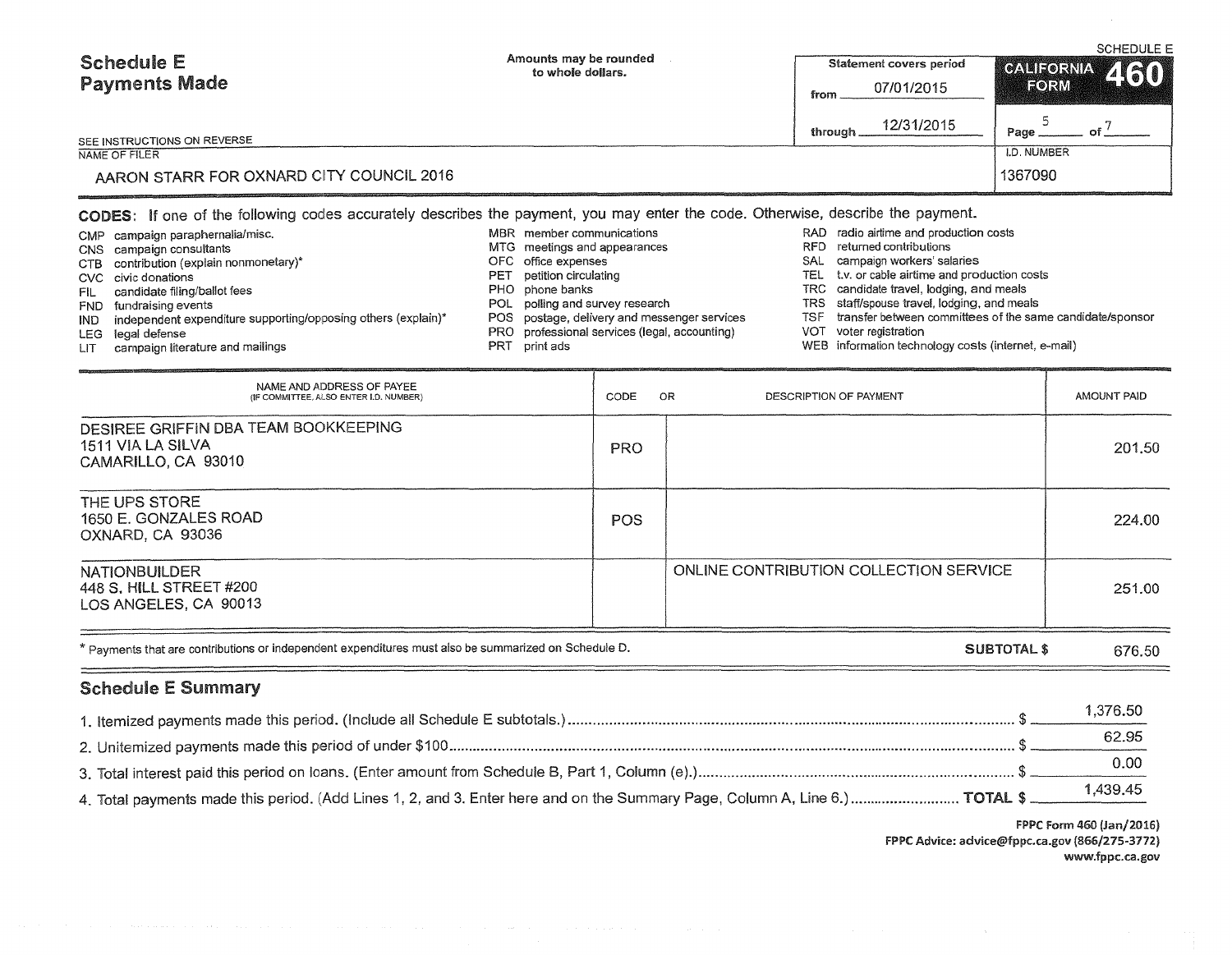| <b>Schedule E</b><br>(Continuation Sheet)<br><b>Payments Made</b><br>SEE INSTRUCTIONS ON REVERSE<br><b>NAME OF FILER</b><br>AARON STARR FOR OXNARD CITY COUNCIL 2016<br>CODES: If one of the following codes accurately describes the payment, you may enter the code. Otherwise, describe the payment.<br>campaign paraphernalia/misc.<br>CMP<br>CNS campaign consultants<br>MTG.<br>contribution (explain nonmonetary)*<br>OFC.<br>CTB<br>PET<br>civic donations<br>CVC.<br>PHO.<br>candidate filing/ballot fees<br>FIL<br>POL<br>fundraising events<br>FND. | Amounts may be rounded<br>to whole dollars.<br>MBR member communications<br>meetings and appearances<br>office expenses<br>petition circulating<br>phone banks<br>polling and survey research<br>postage, delivery and messenger services |    |            | SCHEDULE E (CONT.)<br>Statement covers period<br>CALIFORNIA<br>2 (SO)<br>FORM<br>07/01/2015<br>from<br>12/31/2015<br>$\mathsf{Page}^6_-$<br>through<br>of<br>1367090<br>RAD radio airtime and production costs<br>returned contributions<br>RFD.<br>campaign workers' salaries<br>SAL.<br>t.v. or cable airtime and production costs<br>TEL<br>TRC candidate travel, lodging, and meals<br><b>TRS</b><br>staff/spouse travel, lodging, and meals |                    |             |
|----------------------------------------------------------------------------------------------------------------------------------------------------------------------------------------------------------------------------------------------------------------------------------------------------------------------------------------------------------------------------------------------------------------------------------------------------------------------------------------------------------------------------------------------------------------|-------------------------------------------------------------------------------------------------------------------------------------------------------------------------------------------------------------------------------------------|----|------------|--------------------------------------------------------------------------------------------------------------------------------------------------------------------------------------------------------------------------------------------------------------------------------------------------------------------------------------------------------------------------------------------------------------------------------------------------|--------------------|-------------|
| independent expenditure supporting/opposing others (explain)*<br><b>POS</b><br>IND.<br><b>PRO</b><br>LEG legal defense<br>print ads<br>campaign literature and mailings<br>PRT<br>LIT<br>NAME AND ADDRESS OF PAYEE<br>(IF COMMITTEE, ALSO ENTER I.D. NUMBER)                                                                                                                                                                                                                                                                                                   | professional services (legal, accounting)<br>CODE                                                                                                                                                                                         | 0R | <b>TSF</b> | transfer between committees of the same candidate/sponsor<br>VOT voter registration<br>WEB information technology costs (internet, e-mail)<br>DESCRIPTION OF PAYMENT                                                                                                                                                                                                                                                                             |                    | AMOUNT PAID |
| OAKLAND GROUP, INC.<br>686 S. ARROYO PARKWAY #24<br>PASADENA, CA 91105                                                                                                                                                                                                                                                                                                                                                                                                                                                                                         | <b>WEB</b>                                                                                                                                                                                                                                |    |            |                                                                                                                                                                                                                                                                                                                                                                                                                                                  |                    | 700.00      |
| Payments that are contributions or independent expenditures must also be summarized on Schedule D.                                                                                                                                                                                                                                                                                                                                                                                                                                                             |                                                                                                                                                                                                                                           |    |            |                                                                                                                                                                                                                                                                                                                                                                                                                                                  | <b>SUBTOTAL \$</b> | 700.00      |

FPPC Form 460 (Jan/2016) FPPC Advice: advice@fppc.ca.gov (866/275-3772) www.fppc.ca.gov

=